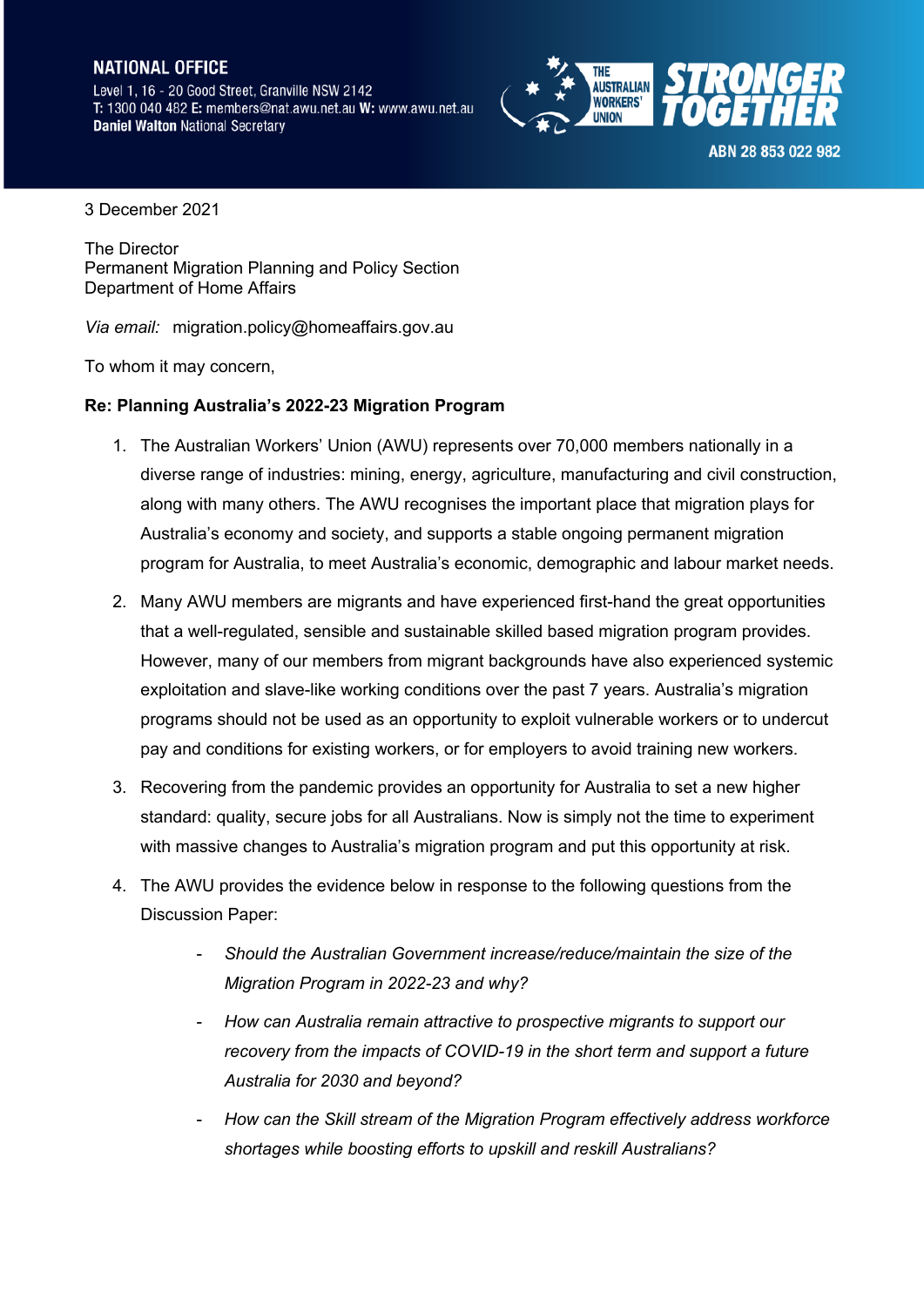## **Australia is still reeling from the impacts of the pandemic**

- 5. In the light of the ongoing COVID-19 pandemic, Australia is still recovering from a significant labour market and economic shock. Comparing October 2021 to February 2020:<sup>1</sup>
	- 175,000 fewer people were employed;
	- 70,000 more people were unemployed;
	- Around 330,000 people dropped out of the labour force entirely.
- 6. Although vaccination rates have steadily climbed throughout the country, allowing lockdowns and border restrictions to ease, Australia is still yet to cautiously wade its way out of the pandemic in line with public health advice. Short work-related trips are still not permitted to many States and Territories, and internal migration between Australian regions for work (short- or long-term) is still severely restricted. These measures remain necessary until vaccination rates increase nationally and the capacity of our health systems to handle COVID-19 in all its forms on an ongoing basis is clear. With extended lockdowns in Victoria, New South Wales and the ACT ending in October 2021, the economic recovery is only just beginning, and the emergence of new COVID-19 variants still places it at risk.
- 7. Even prior to the pandemic, Australia faced sluggish productivity and wage growth, despite record levels of migration (Figure 1). But despite the shaky economic ground on which Australia's economic recovery is currently premised, major stakeholders from the business sector believe that this is the time for Australia to undertake a massive experiment of doubling its migration intake.<sup>2</sup>
- 8. The evidence does not bear out a need for a massive increase in migrant workers. In spite of claims about labour shortages, Australian workers rolled up their sleeves to continue the important work necessary to keep the country going. Australia's economy fared well relative to other nations due to successful public health measures, which allowed work to continue for much of 2020 and 2021. In AWU industries, supply chain shocks often enhanced demand for Australian products, and output remained steady or improved despite a decline in migrant workers. For example, despite there being 10,000 fewer horticulture workers in 2020-21 relative to the previous year, Australia's fruit and vegetable production remained steady.<sup>3</sup> The pandemic has also reinforced the importance of Australia developing its domestic industrial workforce, with new apprenticeships and traineeships at their highest levels in five years.<sup>4</sup>

- $3$  https://www.awe.gov.au/abares/news/media-releases/2021/horticulture-output-holds-despite-fewer-workers
- <sup>4</sup> https://www.ncver.edu.au/news-and-events/media-releases/huge-jump-in-apprentice-and-trainee-

<sup>&</sup>lt;sup>1</sup> Labour Force, Australia (February 2020, October 2021) Australia – Australian Bureau of Statistics.

<sup>2</sup> https://www.sbs.com.au/news/increase-skilled-migration-to-200-000-per-year-says-leading-businessgroup/54ebe974-53e0-4e4d-85d6-6a856290b0f8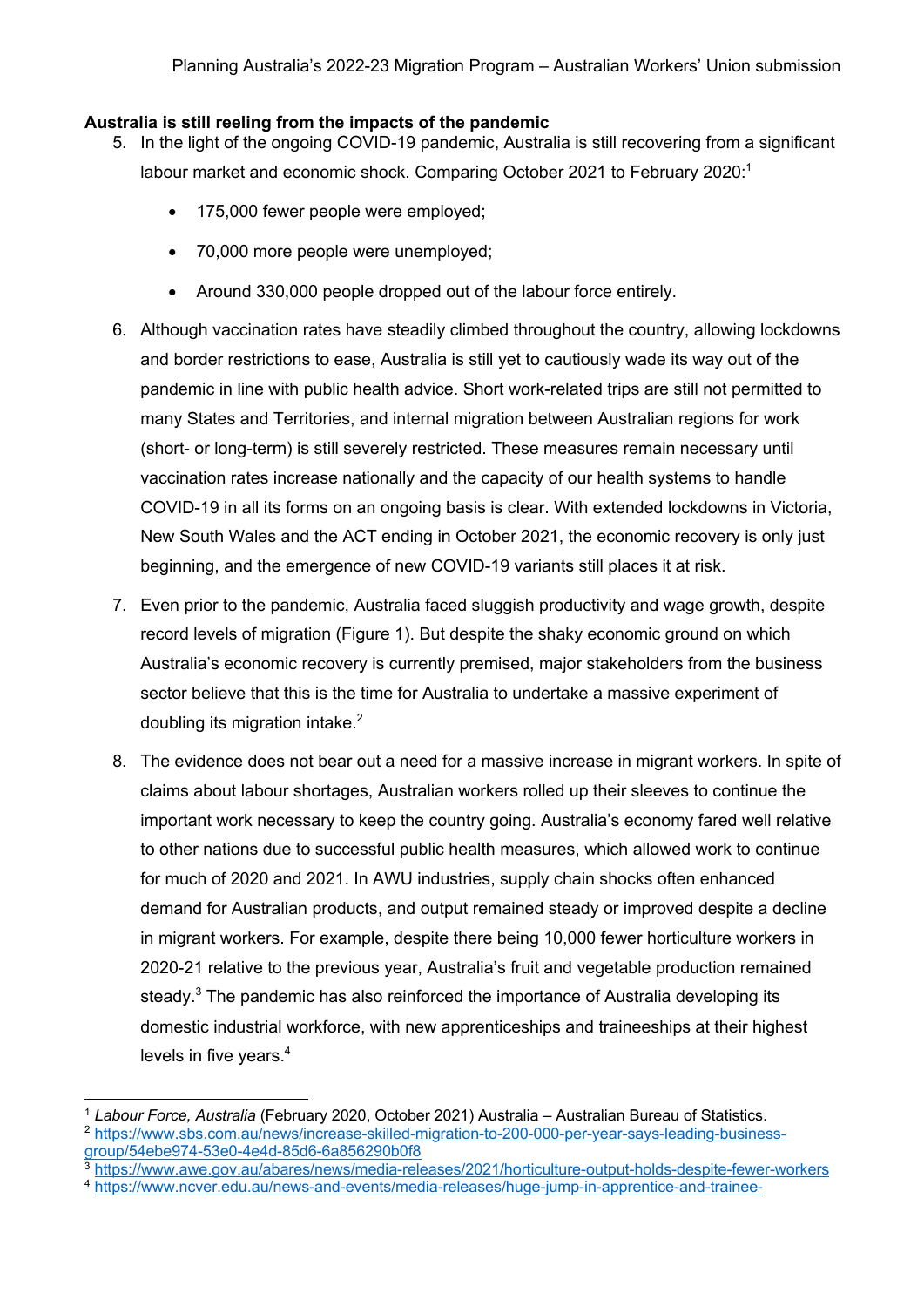

*Figure 1: Net migration (persons) and productivity growth (percent) in Australia, 1996-2020. Source: ABS*

9. On this basis, the AWU believes that there is no basis to increase the size of the Migration Program in 2022. At a minimum, any significant increases should be postponed until a reasonable period after internal COVID-19 restrictions can be safely eased in line with public health advice, and the economy's capacity in a post-COVID world can be assessed.

## **Lifting the standards for migrant workers in Australia**

- 10. The Discussion Paper asks how Australia can remain attractive to prospective migrants. An obvious starting point is to demonstrate that, as a country, we treat those who come to our shores with dignity and respect, and ensure they are given the same industrial protections as Australian workers.
- 11. Sadly, the extent of underpayment and outright exploitation under elements of Australia's migration program are undeniable. 5
- 12. Unions NSW research released in 2021 found that almost all growers who use piece rates pay below the national minimum wage of \$19.84, and substantially below the minimum hourly rate specified in the Award of \$24.80.

commencements

 $5$  Most recently, Unions NSW, "Wage Theft, The Shadow Market. Part Two: The Horticultural Industry," March 2021, https://www.unionsnsw.org.au/wp-content/uploads/2021/03/Wage-Theives-Horticulture-Reportonline.pdf; Fair Work Ombudsman, "Harvest Trail Inquiry," 2018.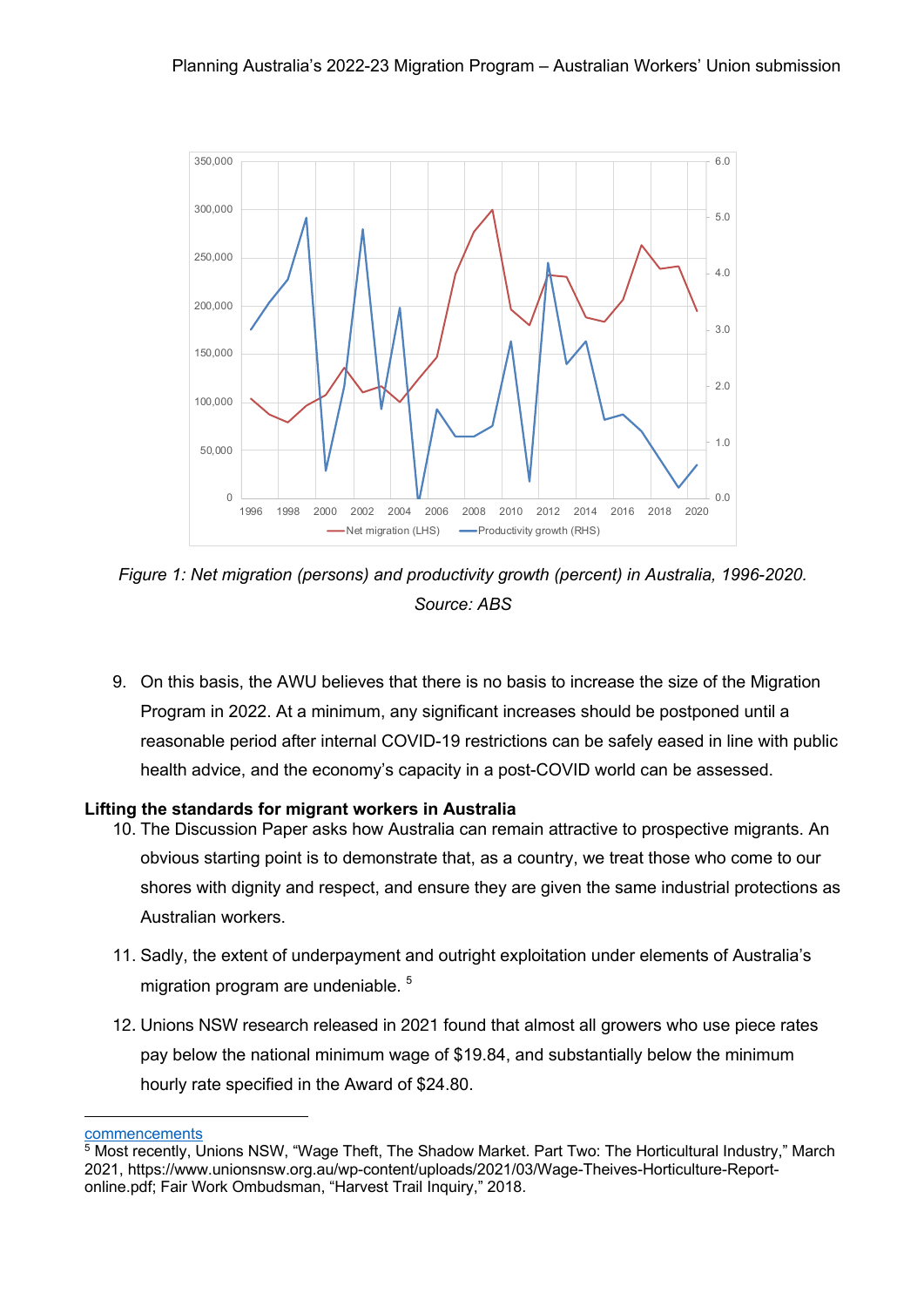13. The Fair Work Commission, in its October 2021 decision to set a minimum wage floor in the *Horticulture Award 2020*, observed that:

> *A substantial proportion of the seasonal harvesting workforce are engaged on piecerates and more than half of the seasonal harvesting workforce are temporary migrant workers. These characteristics render the seasonal harvesting workforce vulnerable to exploitation.<sup>6</sup>*

- 14.Over time, bad policy planning has meant that the industry has become structurally dependent on a migrant labour workforce, controlled by systemic and complex labour hire contract arrangements, and with substantial challenges for workplace compliance and enforcement agencies. Exploitation has been documented across the range of programs under which migrants enter the country for agricultural work. The United Kingdom insisted on the removal of farm work requirements for its nationals entering Australia under the Working Holiday Makers visa<sup>7</sup> as a result of ongoing exploitation of their nationals on farms. More recently, Pacific workers seeking to leave employers with 'inhumane' conditions have been threatened with Australian Government posters telling them their visa will be cancelled and that they 'may bring shame to their [families].<sup>'8</sup>
- 15. The AWU along with the Shop Distributive and Allied Employees Union (SDA) and Transport Workers' Union (TWU) has formed the Retail Supply Chain Alliance representing workers across the full spectrum of the horticulture industry supply chain. The Alliance welcomes belated efforts to reduce exploitation, in particular, the Migration Amendment (Protecting Migrant Workers) Bill 2021 (Cth), currently in committee.
- 16.Unfortunately though, the Australian Government has tended to move in the opposite direction, looking to create new forms of vulnerable labour supply for growers. Indeed, in announcing a new agriculture visa targeted at ASEAN countries, the Agriculture Minister stated in an appearance on Radio National on June 16 that it was explicitly designed to have fewer conditions and protections than these existing programs. The AWU and Retail Supply Chain Alliance is deeply concerned that the Government's new arrangement will continue to expose vulnerable workers to modern slavery and exploitation as well as eroding the conditions offered to other workers. Maintaining the integrity of Australia's agricultural workforce requires that no new visas are introduced which undercut the core protections of migrant workers in Australia. At a bare minimum, the approved employer requirements under

<sup>8</sup> https://www.theguardian.com/australia-news/2021/nov/05/you-may-bring-shame-to-your-family-australialaunches-campaign-to-stop-seasonal-farm-workers-absconding

<sup>6</sup> [2021] FWCFB 5554, [362].

<sup>7</sup> https://www.dfat.gov.au/trade/agreements/negotiations/aukfta/australia-uk-fta-negotiations-agreementprinciple